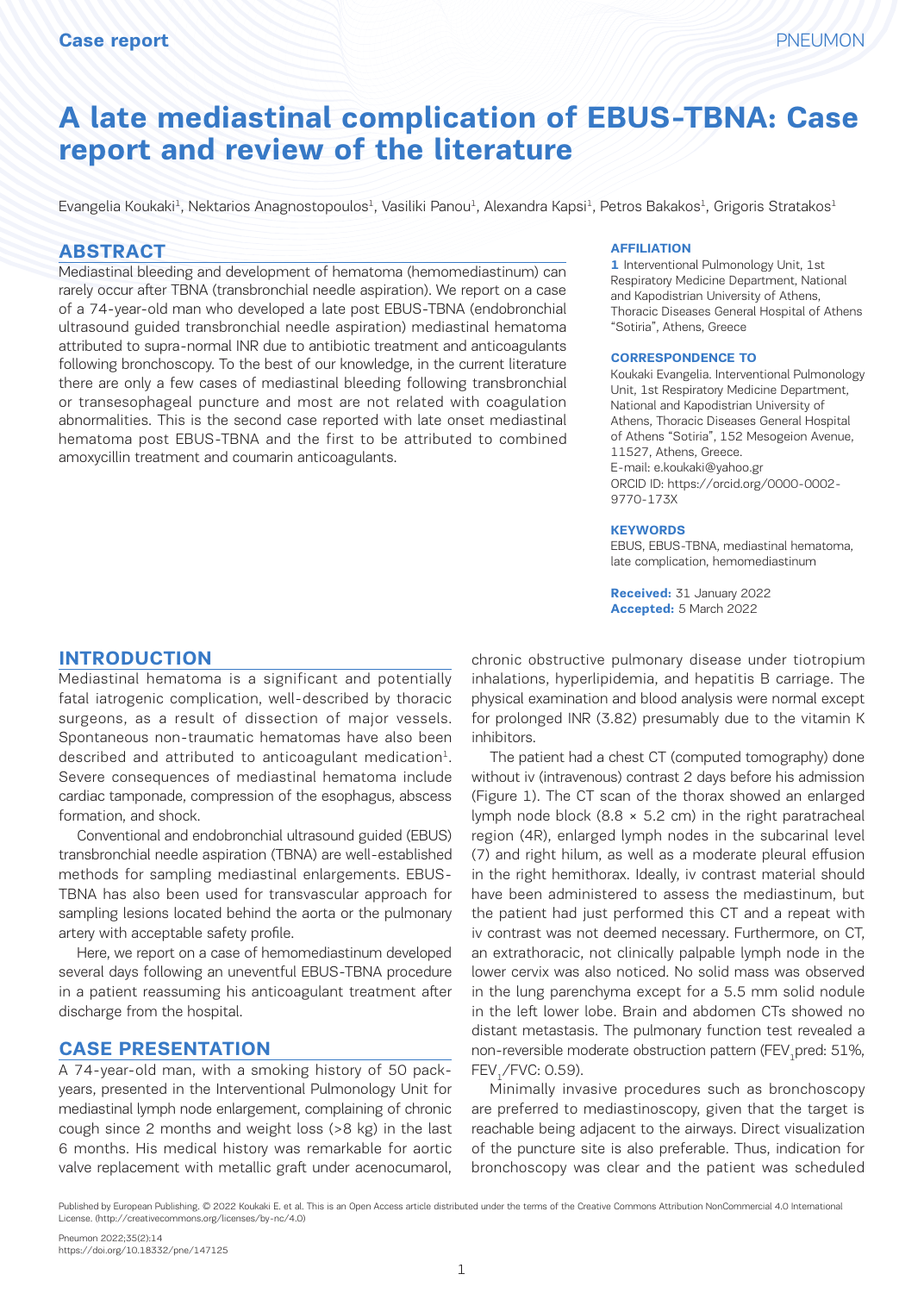#### **Figure 1. The initial chest CT**



**Figure 2. EBUS images**



for EBUS-TBNA (endobronchial ultrasound transbronchial needle aspiration). The differential diagnosis of the enlarged lymph nodes included lymphoproliferative or granulomatous diseases (tuberculosis or sarcoidosis) and lung cancer.

The vitamin K inhibitors were discontinued for 4 days and replaced with low molecular weight heparin (tinzaparin once daily in therapeutic dosage). After the prothrombin time was normalized (INR: 1.2) pleural drainage in the right side was performed with inconclusive cytology of a lymphocytic exudate (lymphocytes: 86%) with low ADA values (6.86 IU/ dL).

EBUS-TBNA was performed with an Olympus Optical Co. Ltd. Tokyo, Japan, BF type UC 180F ultrasound bronchoscope. The procedure was performed under conscious sedation (midazolam and fentanyl) and local instillation of lidocaine under continuous monitoring of oxygen saturation, blood pressure and ECG.

No endobronchial lesion was identified, and EBUS revealed an inhomogeneous, hypoechoic lymph node enlargement with observable margins in the right paratracheal area (LN station 4R) as well as a similar one in the subcarinal area (LN

station 7) (Figure 2).

A standard Olympus 21 G cytology needle was used for the EBUS-TBNA, and the samples were assessed for adequacy with rapid on-site evaluation (ROSE). The 4R LN station was sampled first three times with 8–10 passes of the needle, followed by the 7 LN station which was sampled three times as well with similar needle passes. ROSE by the pulmonary endoscopists was reported with adequate lymphocytic representation and several suspicious cells. The procedure was completed uneventfully, the patient returned to his ward and was discharged the following day with the advice to reassume his vitamin K inhibitor treatment. Amoxicillin/clavulanate (500/125 mg × 3 per day) was also prescribed for 10 days.

Three weeks later the patient presented to the Emergency Department due to low grade fever for the past two weeks, persistent cough and mild exertional dyspnea. His laboratory results were notable for a supratherapeutic INR of 5.36 and high CRP (15.5 mg/dL). A chest CT with iv contrast was performed (Figure 3) and revealed a right paratracheal fluid collection radiologically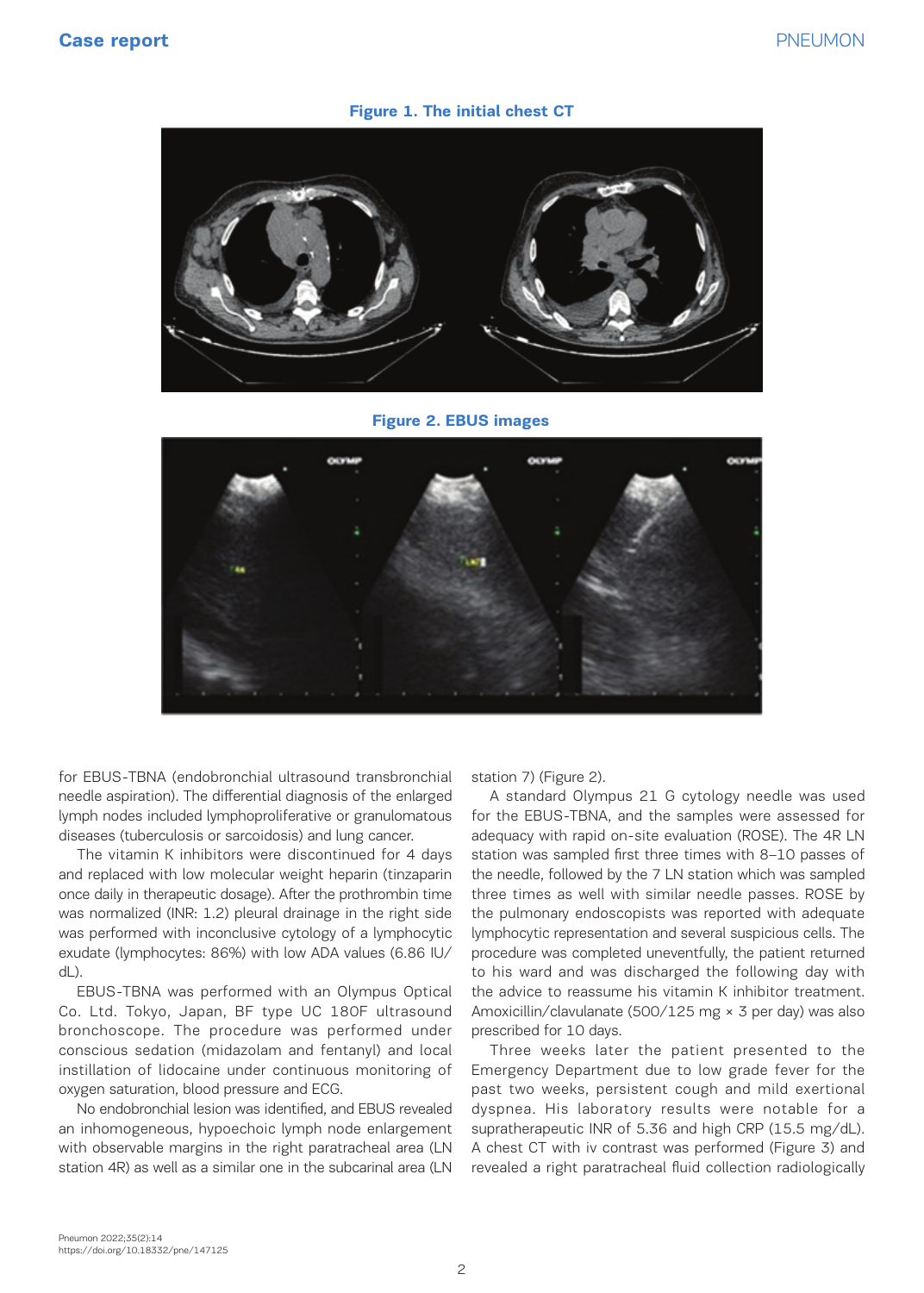#### **Figure 3. Chest CT upon re-admission**



**Figure 4. Chest CT showing improvement of hemomediastinum 12 days later**



consistent with hematoma and with disintegration of the paratracheal lymph node of the 4R station. The paratracheal hematoma (+45 Hounsfield units) was correlated to the supratherapeutic INR and the recent bronchoscopy with EBUS-TBNA. It could also be hypothesized that the antibiotic regimen altered the metabolism of the vitamin K antagonist leading to supratherapeutic levels of anticoagulation.

Thoracic surgeons recommended watchful waiting and withholding anticoagulation until return to therapeutic values. Antibiotic treatment was upgraded to piperacillin-tazobactam and linezolid. INR was normalized (1.06) 3 days later. The patient recovered as symptoms and fever subsided on day 3 of hospitalization. Repeat imaging 12 days later showed improvement of the mediastinal hematoma (Figure 4) after which anticoagulation was resumed. The patient was then discharged safe.

The histology of the EBUS-TBNA specimen was found to be inconclusive due to necrosis, and the patient was scheduled for surgical biopsy aiming diagnosis of the lymphadenopathy. The final diagnosis was follicular lymphoma (non-Hodgkin).

### **DISCUSSION**

Mediastinal bleeding and development of hematoma (hemomediastinum) can rarely occur after TBNA, most often due to the accidental puncture of a great vessel<sup>2-4</sup>. Although scarce case reports exist in the literature, this has not been confirmed in large safety assessment studies of TBNA5. Even more, transvascular approach is deemed safe<sup>6,7</sup>. The intentional puncture of a left hilar mass through the pulmonary artery has been reported in 10 cases without producing any complication, arguing for the safety of the technique with low-pressure vessels. On the other hand, in a series of 14 cases of trans-aortic puncture for paraaortic lymph node or masses with 22-gauge needles led by endoscopic ultrasonography, 2 cases of para-aortic hematomas occurred<sup>8</sup>, arguing probably also for the safety of the technique with high-pressure vessels.

Iatrogenic post TBNA mediastinal hematoma (non transvascular) has both been reported with the thin cytology 21G needle<sup>2</sup> or with the larger histology 19G needle<sup>4</sup>. It has been equally reported after conventional TBNA<sup>2-4</sup> or most recently with EBUS guided TBNA9-11, a directly observed modality with which it was formerly thought that this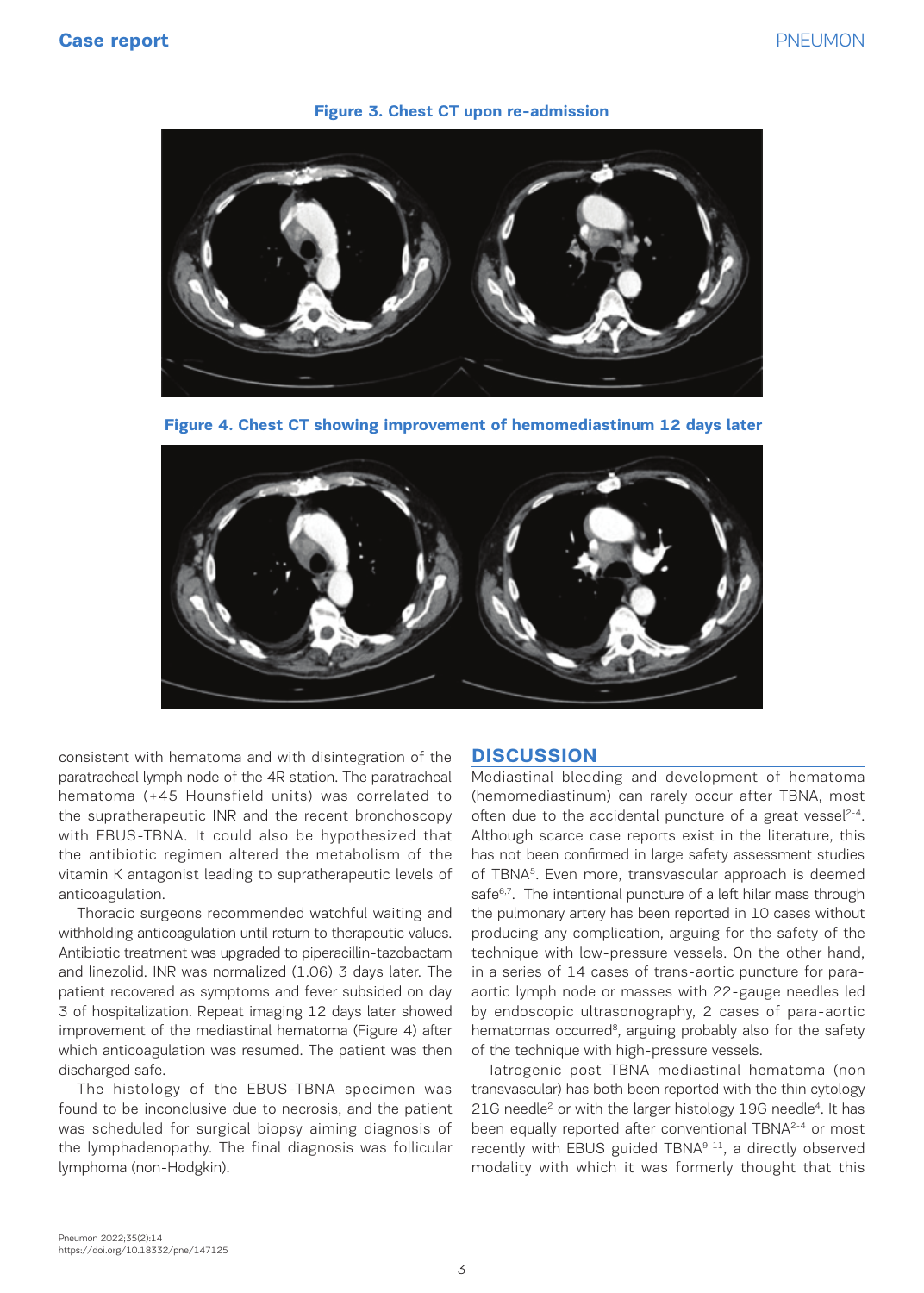### **Table 1. Case reports of mediastinal bleeding complications post TBNA**

| <b>Authors</b><br>Year                      | Age<br>(years)<br><b>Gender</b> | <b>Technique</b><br><b>Type of</b><br>needle          | <b>Lymph</b><br>node<br>station | <b>Final</b><br>diagnosis     | <b>Complication</b>                                                                                                                              | Symptoms/<br><b>Findings</b>                                                                        | <b>Anticoagulation</b>                                           | <b>Treatment</b>                                      |
|---------------------------------------------|---------------------------------|-------------------------------------------------------|---------------------------------|-------------------------------|--------------------------------------------------------------------------------------------------------------------------------------------------|-----------------------------------------------------------------------------------------------------|------------------------------------------------------------------|-------------------------------------------------------|
| Kucera<br>et al. <sup>2</sup><br>1985       | 49<br>Male                      | Conventional<br><b>TBNA</b><br>Not specified          | $A - P$<br>window,<br>7, 4R     | <b>Unknown</b>                | Hemomediastinum Chest pain<br>after accidental<br>puncture of the aorta                                                                          |                                                                                                     | <b>No</b>                                                        | Spontaneous<br>resolution                             |
| Lazzari<br>Agli et al. <sup>3</sup><br>2002 | 57<br>Male                      | Conventional<br><b>TBNA</b><br>22G cytology<br>needle | $A-P$<br>window                 | Non-small cell<br>lung cancer | <b>Mediastinal</b><br>periaortic<br>hematoma after<br>accidental puncture<br>of the aorta                                                        | Chest pain,<br>chills, sweat                                                                        | <b>No</b>                                                        | Spontaneous<br>resolution                             |
| Talebian<br>et al. <sup>4</sup><br>2004     | 65<br>Female                    | Conventional<br><b>TBNA</b><br>22G cytology<br>needle | 4R                              | Sarcoidosis                   | <b>Hemomediastinum</b><br>after inadvertent<br>penetration of the<br>anterior wall of the<br>trachea                                             | Retrosternal<br>chest pain,<br>soft tissue<br>enlargement<br>over left<br>supraclavicular<br>region | <b>No</b>                                                        | Spontaneous<br>resolution                             |
| Gross<br>et al. <sup>12</sup><br>2011       | 65<br>Male                      | Conventional<br><b>TBNA</b><br>21G needle             | 4R                              | Adenocarcinoma                | Cardiac<br>tamponade after<br>transpericardial<br>puncture of a<br>major vessel (a<br>pericardial fold was<br>misinterpreted as a<br>lymph node) | Intense back<br>pain and<br>pericardial fluid<br>on cardiac<br>ultrasound                           | <b>No</b>                                                        | Pericardiocentesis<br>and pericardial<br>fenestration |
| Botana-<br>Rial et al. <sup>9</sup><br>2012 | 62<br>Male                      | <b>EBUS TBNA</b><br>21G cytology<br>needle            | 4L                              | Non-small cell<br>lung cancer | <b>Pulmonary</b><br>artery intramural<br>hematoma after<br>accidental puncture<br>of the pulmonary<br>artery                                     | Sonographic<br>crescent image<br>at the top of<br>pulmonary artery                                  | <b>No</b>                                                        | Spontaneous<br>resolution                             |
| Torky<br>et al. <sup>10</sup><br>2017       | 70<br>Male                      | <b>EBUS TBNA</b><br>22G cytology<br>needle            | 4L, 10L                         | Non-small cell<br>lung cancer | <b>Mediastinal</b><br>hematoma after<br>accidental puncture<br>of abnormally located<br>bronchial artery                                         | Disturbance of<br>the sonographic<br>appearance of<br>the mediastinum<br>during sampling            | <b>No</b>                                                        | Spontaneous<br>resolution                             |
| Patel<br>et al. <sup>11</sup><br>2020       | 66<br>Female                    | <b>EBUS TBNA</b><br>22G cytology<br>needle            | 7,10L                           | Anaplastic<br>lymphoma        | <b>Subcarinal</b><br>mediastinal<br>hematoma                                                                                                     | Dysphagia due<br>to esophageal<br>compression by<br>the hematoma                                    | Warfarin for metallic<br>aortic valve bridged<br>with enoxaparin | Holding<br>anticoagulation<br>for 24 hours            |

complication would be avoided. Although most often the mediastinal bleeding and the acute retrosternal thoracic pain it produces are self-limited and spontaneously resolving, there have been cases with life threatening complications such as hemopericardium leading to tamponade<sup>12</sup>. Further complication of hematoma with infection is possible, and life threatening mediastinitis or mediastinal abscess formation can occur after EBUS-TBNA13-15.

All seven published case reports of post TBNA mediastinal hematomas refer to the most commonly sampled LN stations (4R, 4L, 7) and to patients with no bleeding diathesis or current anticoagulation treatment, except one regarding a patient who reassumed his warfarin treatment (in increased dosage) after an uneventful procedure developing hematoma 5 days post discharge from the hospital<sup>11</sup> (Table 1). In most of the cases there was spontaneous resolution of the hematoma/hemomediastinum.

Similarly, the patient reported here, underwent bronchoscopy having discontinued his anticoagulation treatment and reassumed his treatment the following day which unexpectedly a few days later led to supratherapeutic values producing the bleeding and the formation of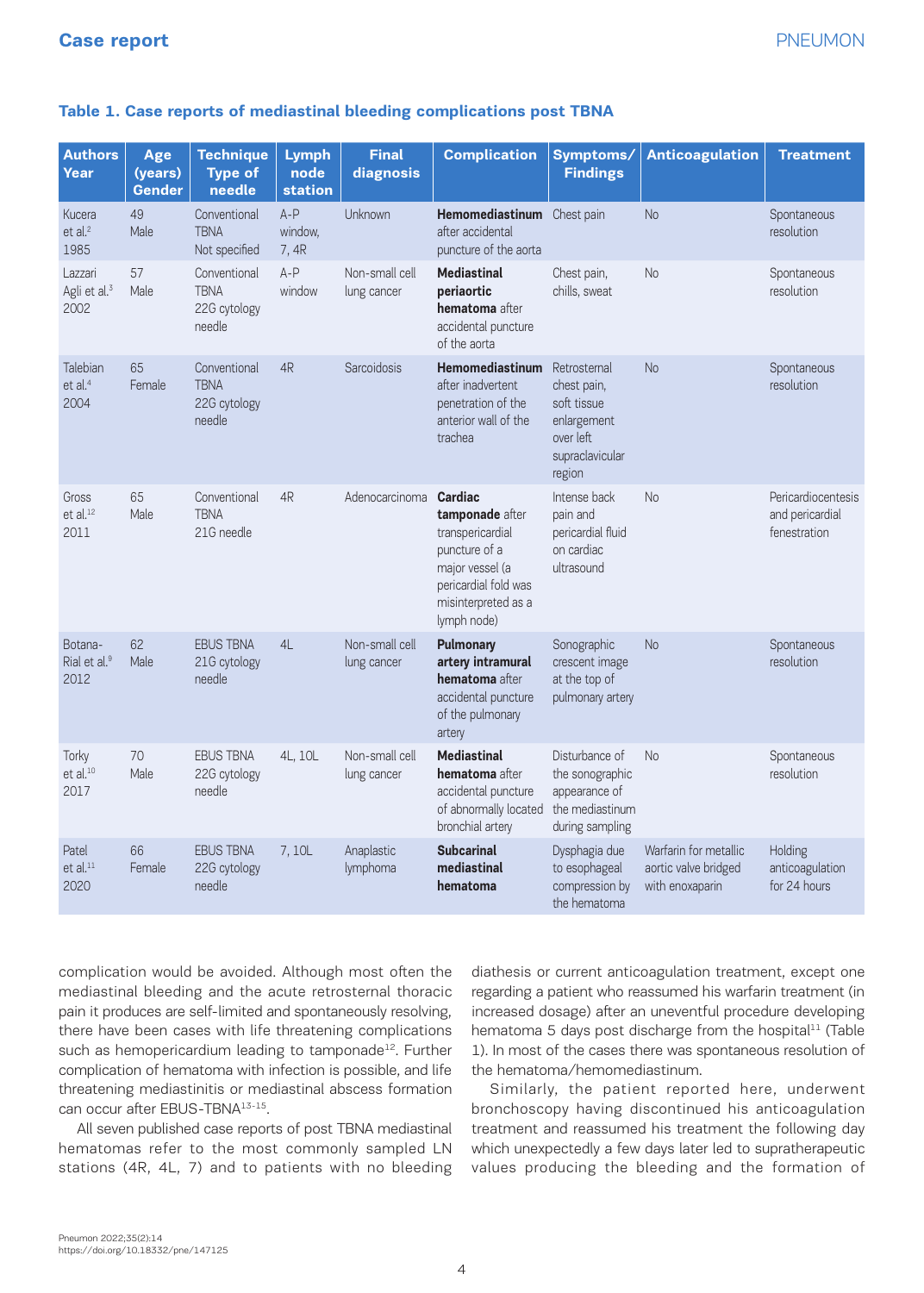hematoma. Interestingly, our patient after bronchoscopy was initiated with amoxycillin/clavulanate together with his usual dosage of acenocumarol. Coumarin anticoagulants have well known drug-drug interactions and their concomitant use especially with amoxycillin (alone or with clavulanate) is associated with major bleeding<sup>16</sup>. This case raises the suspicion that late onset post TBNA hematomas could occur in the setting of anticoagulation treatment post bronchoscopy.

To the best of our knowledge, this is only the second case reported with late onset mediastinal hematoma post EBUS-TBNA and the first to be attributed to combined amoxycillin treatment and coumarin anticoagulants.

## **CONCLUSION**

Although rare, hemomediastinum is a potential complication of EBUS-TBNA of which pulmonologists should be aware. To our knowledge, there have been only few case reports of mediastinal bleeding following transbronchial or transesophageal (EBUS/EUS) puncture and most of them were not related with coagulation abnormalities. Late onset hematomas can also occur in the setting of anticoagulation treatment post bronchoscopy and close monitoring of INR is warranted to avoid severe or even life-threatening complications.

## **CONFLICTS OF INTEREST**

The authors have completed and submitted the ICMJE Form for Disclosure of Potential Conflicts of Interest and none was reported.

## **FUNDING**

There was no source of funding for this research.

## **ETHICAL APPROVAL AND INFORMED CONSENT**

Ethical approval was not required for this study. The participant provided written informed consent.

## **DATA AVAILABILITY**

The data supporting this research cannot be made available for privacy reasons.

## **PROVENANCE AND PEER REVIEW**

Not commissioned; externally peer reviewed.

## **REFERENCES**

- 1. Mikubo M, Sonoda D, Yamazaki H, et al. Spontaneous non-traumatic mediastinal hematoma associated with oral anticoagulant therapy: A case report and literature review. Int J Surg Case Rep. 2017;39:221-224. doi:10.1016/j.ijscr.2017.08.040
- 2. Kucera RF, Wolfe GK, Perry ME. Hemomediastinum after Transbronchial Needle Aspiration. Chest 1986;90(3):466. doi:10.1378/chest.90.3.466a
- 3. Lazzari Agli L, Trisolini R, Burzi M, Patelli M. Mediastinal Hematoma Following Transbronchial Needle Aspiration. Chest. 2002;122(3):1106-1107. doi:10.1378/chest.122.3.1106
- 4. Talebian M, Recanatini A, Zuccatosta L, Gasparini S. Hemomediastinum as a Consequence of Transbronchial Needle Aspiration. J Bronchology Interv Pulmonol. 2004;11(3):178- 181. doi:10.1097/01.lab.0000131027.43124.a2
- 5. Eapen GA, Shah AM, Lei X, et al. Complications, Consequences, and Practice Patterns of Endobronchial Ultrasound-Guided Transbronchial Needle Aspiration: Results of the AQuIRE registry. Chest. 2013;143(4):1044-1053. doi:10.1378/chest.12-0350
- 6. Vincent B, Huggins JT, Doelken P, Silvestri G. Successful Real-Time Endobronchial Ultrasound-Guided Transbronchial Needle Aspiration of a Hilar Lung Mass Obtained by Traversing the Pulmonary Artery. J Thorac Oncol. 2006;1(4):362-364. doi:10.1016/S1556-0864(15)31595-1
- 7. Panchabhai TS, Machuzak MS, Sethi S, et al. Endobronchial Ultrasound–guided Transvascular Needle Aspiration: A Single-Center Experience. J Bronchology Interv Pulmonol. 2015;22(4):306-311. doi:10.1097/LBR.0000000000000227
- 8. von Bartheld MB, Rabe KF, Annema JT. Transaortic EUSguided FNA in the diagnosis of lung tumors and lymph nodes. Gastrointest Endosc. 2009;69(2):345-349. doi:10.1016/j.gie.2008.06.021
- 9. Botana-Rial M, Núñez-Delgado M, Pallarés-Sanmartín A, et al. Intramural Hematoma of the Pulmonary Artery and Hemopneumomediastinum after Endobronchial Ultrasound-Guided Transbronchial Needle Aspiration. Respiration. 2012;83(4):353-356. doi:10.1159/000332925
- 10. Torky M, Sanz-Santos J, Andreo F. Mediastinal Hematoma Following Endobronchial Ultrasound-guided Transbronchial Needle Aspiration. J Bronchology Interv Pulmonol. 2017;24(3):39-41. doi:10.1097/LBR.0000000000000393
- 11. Patel PP, Nelson D. Hard to Swallow: A Mediastinal Hematoma Causing Esophageal Compression After Endobronchial Ultrasound-guided Transbronchial Needle Aspiration. J Bronchology Interv Pulmonol. 2020;27(1):e1-e3. doi:10.1097/LBR.0000000000000598
- 12. Gross A, Diacon AH. Cardiac Tamponade following Transbronchial Needle Aspiration. Respiration. 2011;82(1):56-59. doi:10.1159/000323870
- 13. Voldby N, Folkersen BH, Rasmussen TR. Mediastinitis: A Serious Complication of Endobronchial Ultrasound–guided Transbronchial Needle Aspiration. J Bronchology Interv Pulmonol. 2017;24(1):75-79. doi:10.1097/LBR.0000000000000231
- 14. Ishimoto H, Yatera K, Uchimura K, et al. A Serious Mediastinum Abscess Induced by Endobronchial Ultrasound-guided Transbronchial Needle Aspiration (EBUS-TBNA): A Case Report and Review of the Literature. Intern Med. 2015;54(20):2647- 2650. doi:10.2169/internalmedicine.54.4465
- 15. McGovern Murphy F, Grondin-Beaudoin B, Poulin Y, Boileau R, Dumoulin E. Mediastinal Abscess Following Endobronchial Ultrasound Transbronchial Needle Aspiration in a Patient With Sarcoidosis. J Bronchology Interv Pulmonol. 2015;22(4):370-